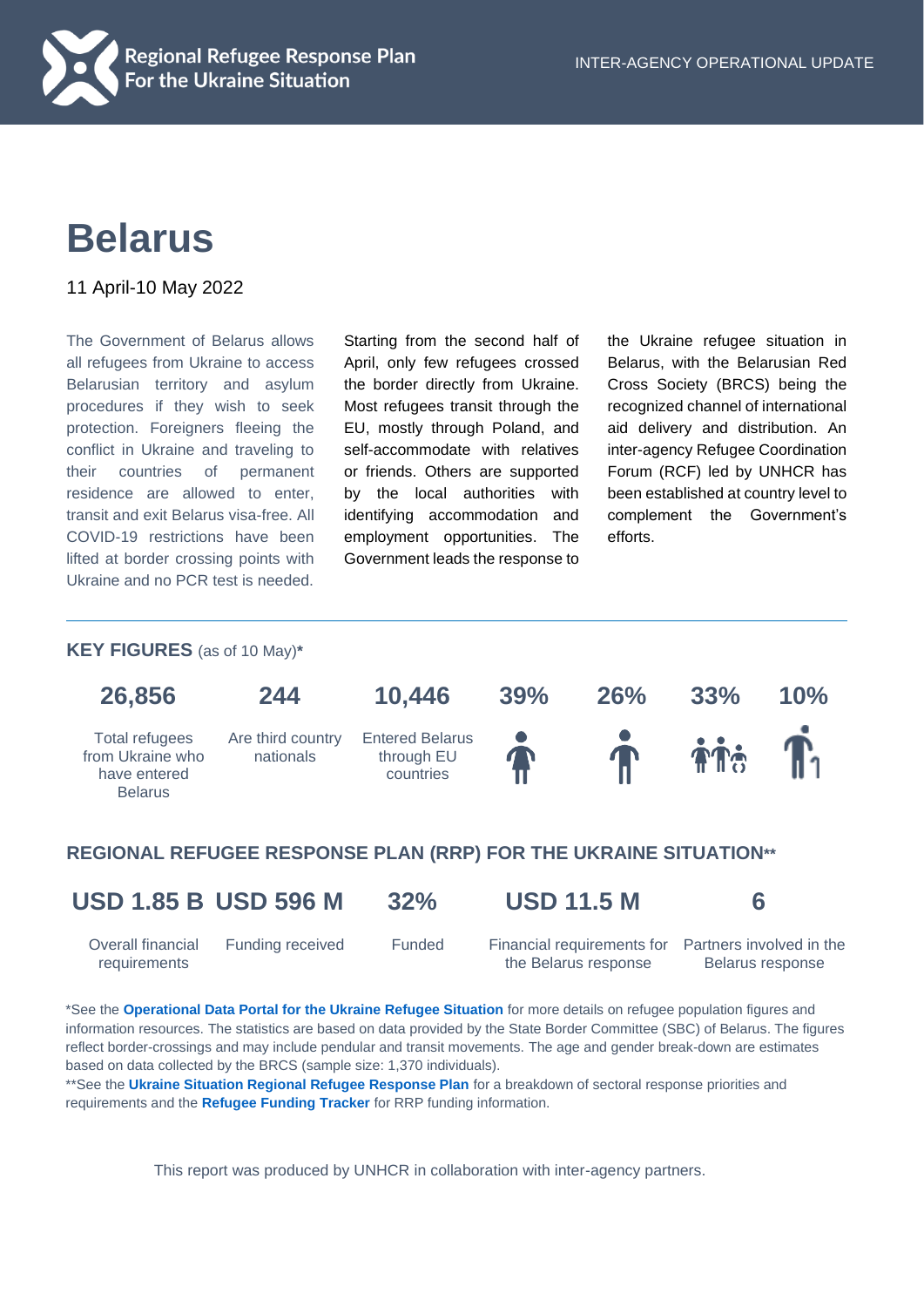#### **Operational context**

As of December 2021, Belarus was host to 2,732 refugees and 128 asylum-seekers. Amongst those, 2,378 refugees and 14 asylum-seekers were Ukrainian nationals, most of whom arrived in Belarus due to conflict that had erupted in the eastern Ukrainian regions of Donetsk and Luhansk in 2014. Asylum-seekers and refugees also come from other countries of origin, such as Afghanistan, Syria and Iraq.

A total of 26,856 refugees from Ukraine have crossed the border to Belarus from 24 February to 10 May. 244 persons are third country nationals (including from Azerbaijan, Georgia, Israel, Moldova, Russia, Tajikistan, Turkmenistan, USA). Valid ID documents or international passports are not required for persons seeking protection in Belarus. 10,446 persons have transited through EU countries before entering Belarus.

Since 24 February and as of 10 May, a total of 6,021 Ukrainians have registered with the Ministry of Interior (MOI) for a legal status in Belarus. 3,828 Ukrainians are in the records of the MOI's Department on Citizenship and Migration (DCM) as persons with permits for temporary stay up to three months. 631 persons have applied for asylum in Belarus. 1,143 have applied for 1-year temporary residence permits. 419 have applied for permanent residence permits.



• Through Poland • Through Lithuania • Through Latvia

The temporary accommodation facilities (TAFs), where refugees from Ukraine were sheltered during the first two months of the crisis, have been vacated because the sanatoria will be needed for commercial purposes for the tourist season. Refugees who were temporarily accommodated at the TAFs are assisted by the BRCS and local authorities in identifying employment with accommodation opportunities or other private accommodation.

Most refugees arriving in Belarus come from the regions around Kyiv and Chernihiv. Groups of people at heightened risk include women; female-headed households; children, especially unaccompanied and separated children (UASC); elderly; people with disabilities; and people in need of medical support. The number of people fleeing from Ukraine to Belarus is relatively small compared to other neighbouring countries. However, the Government and RRP partners need to be prepared for an increase in arrival numbers as the crisis in Ukraine unfolds in an unpredictable manner and Ukrainians continue to arrive increasingly through EU countries.



Arrivals of refugees from Ukraine in Belarus\*

\*The statistics are based on data provided by the State Border Committee (SBC) of Belarus. The figures reflect border-crossings and may include pendular and transit movements.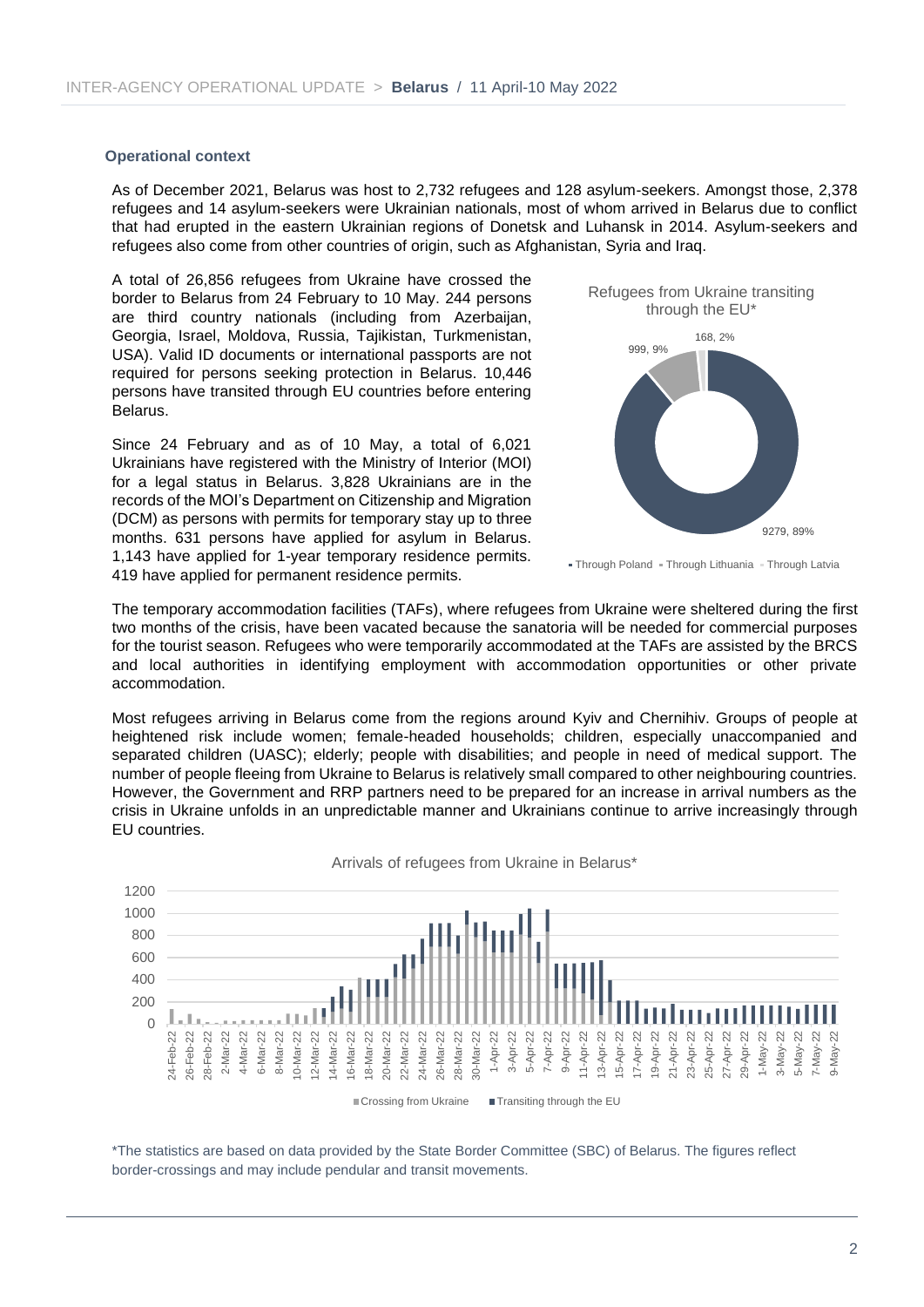

#### **Achievements and Impact**

Partners work together to strengthen the capacity of the Belarusian Red Cross Society (BRCS) in **collecting age and gender disaggregated data**. The regional protection profiling form developed by UNHCR and adapted to the Belarusian context has been introduced for this purpose. These efforts will provide a better understanding and regional comparability of the profiles, intentions and needs of refugees coming from Ukraine to Belarus. This will be important for forward programme planning.

UNHCR regularly monitors the **access to territory, temporary stay arrangements, and asylum procedures, as well as reception conditions**. UNHCR provides legal counselling to refugees from Ukraine and referrals to asylum procedures through the joint project "Refugee Counselling Service (RCS)" together with its national legal Partner, Belarusian Movement of Medical Workers (BMMW). This includes third country nationals who are not covered by the temporary stay arrangements provided for Ukrainians and who may be in need for international protection. Since March 2022, 485 persons (267 cases) have been counselled through the RCS at their offices and through phone calls. Out of those, 223 persons have applied for asylum in Belarus and 262 benefitted from temporary stay arrangements for Ukrainians in Belarus. The RCS also conducted five visits to TAFs during the reporting period where it provided counselling to about 120 persons through individual and group sessions. The information provided to refugees at the TAFs included lodging asylum applications in Belarus, other options for regularization of stay / residence in Belarus, modalities for employment, as well as regulations and practical aspects related to medical treatment, education, receipt of allowances from the Government, including pensions. In addition, UNHCR has counselled 48 persons from Ukraine through its helpline and counselling sessions at its office in Minsk.

IOM assists nationals of third countries who are not in need for international protections to voluntarily return to their countries of origin when it is possible to do so in a safe and orderly manner.

UNICEF with other UN agencies is partnering with MOI's DCM to strengthen inter-agency mechanisms for case management, referral and support to **unaccompanied and separated children (UASC)**.

A key response priority is **psycho-social support** particularly for children and their caregivers, women, older persons, and persons with disabilities, who might have suffered from or witnessed violence. A psychosocial mobile team was started by UNICEF with capacity building for frontline workers supporting children. Through UNICEF partners, over 180 children benefitted from PSS activities during the reporting period. 1,000 copies of psychological first aid information material on dealing with stress and assisting children in situations of anxiety, including support available in Belarus, is being distributed by UNICEF among refugees from Ukraine in TAFs in Gomel and Brest regions.

Partners are also working towards supporting the Government and local partners in providing psycho-social support to **women survivors and those at-risk of gender-based violence (GBV)**. Efforts are made to strengthen the multi-sectoral response system, including referral procedures and safe space for counselling, as well as safe shelter.

Partners are collaborating on **conducting joint training sessions**. UNFPA has conducted two trainings for 30 service providers and volunteers on GBV prevention, gender-responsive services and protection from sexual exploitation and abuse (PSEA) in humanitarian settings and is planning to conduct one training per month in different regions until the end of the year. UNFPA, UNICEF and UNHCR are planning to further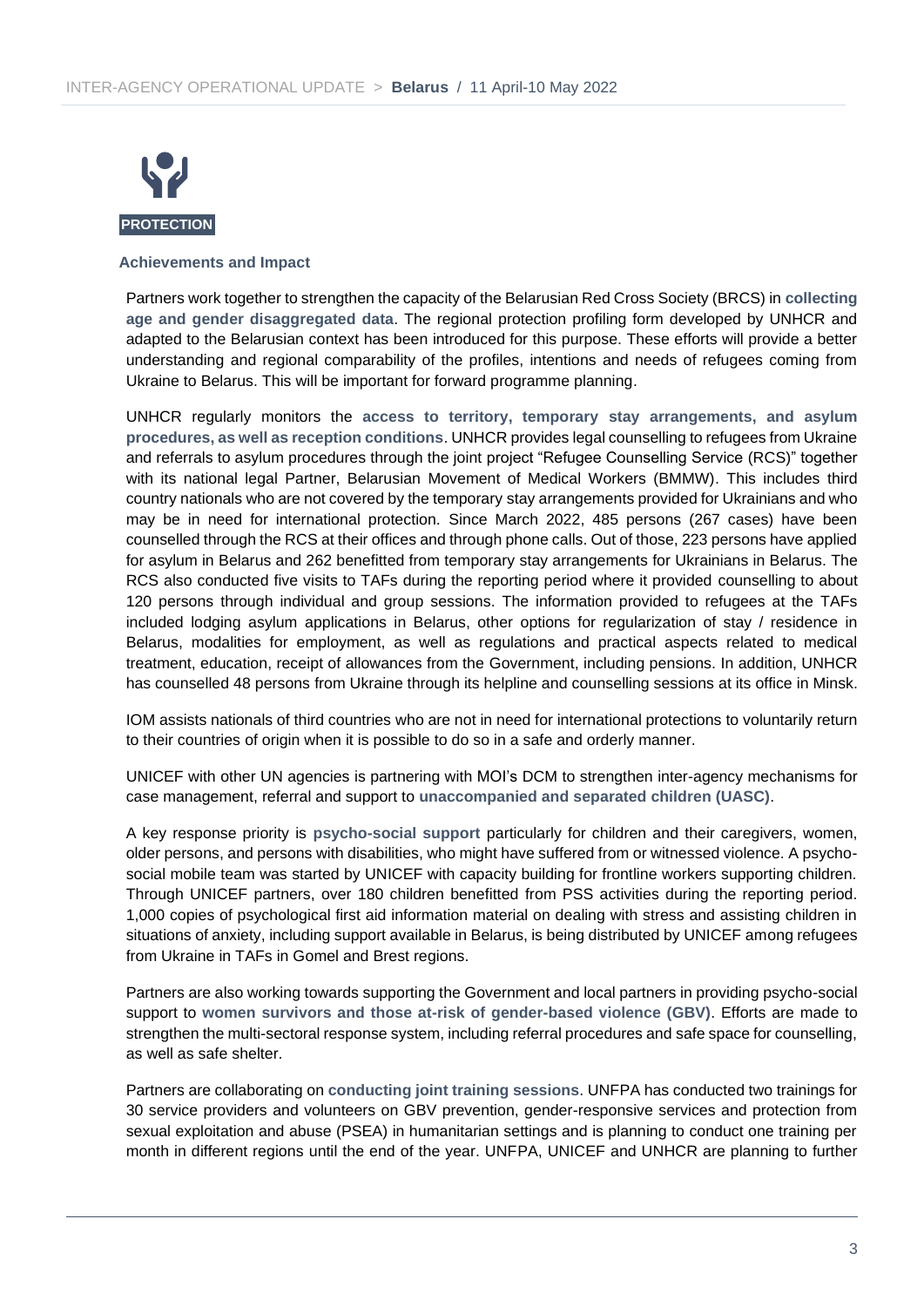strengthen capacity on PSEA in a collaborative effort. UNICEF has joined a two-days PSS training organized by the International Federation of Red Cross and Red Crescent Societies (IFRC) for 20 BRCS specialists and volunteers with a session on psycho-social support for children in conflict situations. An online training on immunization and health for BRCS specialists was organized by UNICEF. 18 BRCS specialists from across Belarus were trained on main child immunization issues and the importance of immunization promotion for Ukrainian refugees; access to healthcare services for Ukrainian refugees; and availability of hotline support for children and parents in crisis situations, or who have been victims or witnesses of violence and/or abuse. Through UNICEF's partnership with the Republican Center for Psychological Aid, 60 pedagogues and psychologists working with children and refugees received training on working with children in crisis situations and stress resilience for frontline workers (i.e. psychologists). In the framework of the BRCS's initiative supported by UNDP, 127 volunteers and specialists were trained to provide support to refugees, including psycho-social support.

Given the expected high percentage of female headed households who may lack a regular income, **onetime emergency cash assistance** will be the most effective method of providing dignified assistance and gives the recipient a choice of prioritizing their needs. UNHCR has so far allocated USD 50,000 for this purpose that targets up to 800 vulnerable persons. Identification of needs is being done on vulnerability basis, taking into account gender, age and disability specifics.

#### **Identified Needs and Remaining Gaps**

Partners need to adapt their programming to the **rapidly changing situation on the ground**. The TAFs have been almost completely vacated during the reporting period because the sanatoria will be needed for commercial purposes for the tourist season. Refugees who were temporarily accommodated at the TAFs are assisted by the BRCS and local authorities in identifying employment with accommodation opportunities or other private accommodation. Partners will therefore work with refugees who are dispersed through all regions of the country and will need to adapt their services accordingly.

Recently, UNICEF has signed a new case management partnership agreement with a Civil Society Organization (CSO) to assess and identify the needs of families with children and refer them to the relevant services. UNFPA and the BRCS Gomel branch established counseling and a referral mechanism based on the emerging needs of women, elderly, and persons with disabilities. The piloted mechanism will be scaled up in other oblasts of the country.

Partners expect that more assistance will be needed particularly in the areas of **child protection** and **GBV prevention and responses** with focus on children, women, elderly, and persons with disabilities and are offering to assist with targeted and specialized interventions. Children and women fleeing Ukraine face enormous and multiple protection risks that require strengthening system measures to respond to immediate needs for safety, stability, and protection from risks of violence, exploitation and potential trafficking.

Women and child survivors of GBV and different forms of trafficking will need immediate support and referral. Gender, age and disability responsive GBV referral pathways and standard operating procedures need to be strengthened. Services and support also need to be expanded, including safe spaces for counselling and service provision particularly for women, girls and boys; elderly women; and women, girls, and boys with disabilities. Close coordination with existing government structures across sectors and CSOs in Belarus will be essential.

UASC and other children at heightened risks, need to be identified immediately and referred to protection services, appropriate alternative care arrangements, and other assistance.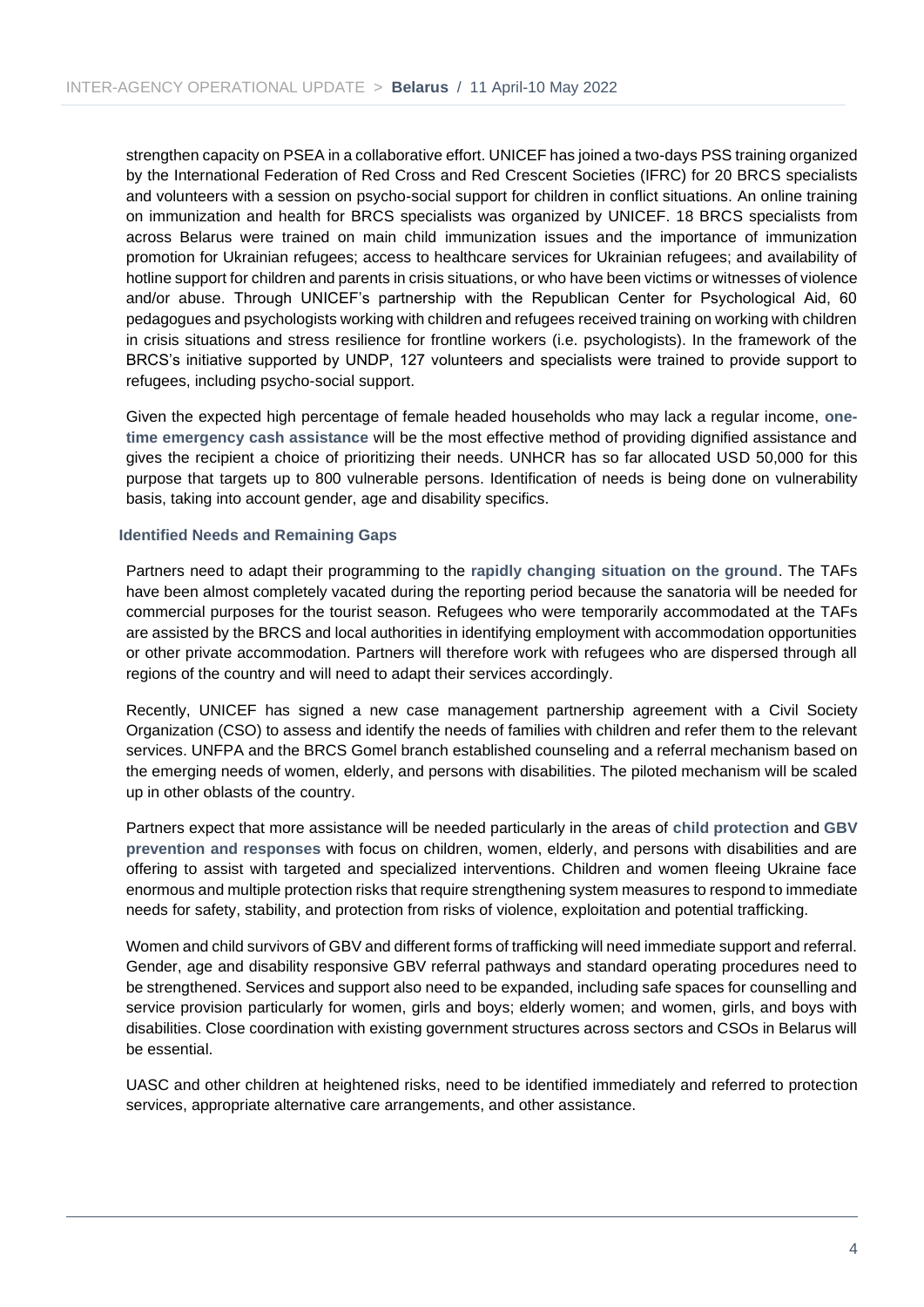

#### **Achievements and Impact**

Refugee children from Ukraine have access to the national preschool and school education system and most do not face a language barrier to access education.

#### **Identified Needs and Remaining Gaps**

School administration, teachers and other education specialists require additional support to identify and respond effectively to children's heightened levels of distress. UNICEF is working with key government partners to strengthen and scale-up safe space programmes in schools in the regions where there may be large portions of refugees.



#### **Achievements and Impact**

To address the current crisis situation, the Ministry of Health (MoH) issued a letter, which stipulates that citizens of Ukraine who fled to Belarus through "humanitarian corridors" are eligible to receive medical treatment on an equal level with citizens of Belarus. The services are available in the local out- and in-patient healthcare departments in all regions where refugees from Ukraine are accommodated. These measures will be further defined in a normative act, which exempts citizens of Ukraine and stateless persons who have resided in Ukraine "for not less than one year as a rule" and are coming to Belarus "to obtain permits for temporary and permanent residence" from payment for medical services provided by state healthcare organizations.

UNFPA established a procedure of referring for sexual and reproductive health services to healthcare facilities in Minsk and Gomel region and covering the costs of **women health care** above the national standards (e.g., some diagnostic procedures).

IOM is hiring psychologists who will receive referrals from psycho-social services and will provide follow-up **mental health consultations** to those in need. Due to the changing situation, the hiring process of one psychologist is currently ongoing.

IOM has procured a pack of vouchers, which can be used by beneficiaries for the procurement of **medicines** in local pharmacies (for total budget around 200 USD).

WHO suggested to the MoH and BRCS to reallocate a part of the 4 medical kits and 5,000 COVID-19 rapid tests that were previously delivered to Belarus for the mixed movements situation at the EU-Belarus border. Each medical kit can be used for providing medical care and treatment for a population of 10,000 for three months. A part of the medical kits has already been distributed to healthcare facilities in Gomel region.

#### **Identified Needs and Remaining Gaps**

Some groups of people fleeing from Ukraine to Belarus, particularly adult third country nationals who are in the asylum procedure, will have to pay for most medical services that go beyond emergency medical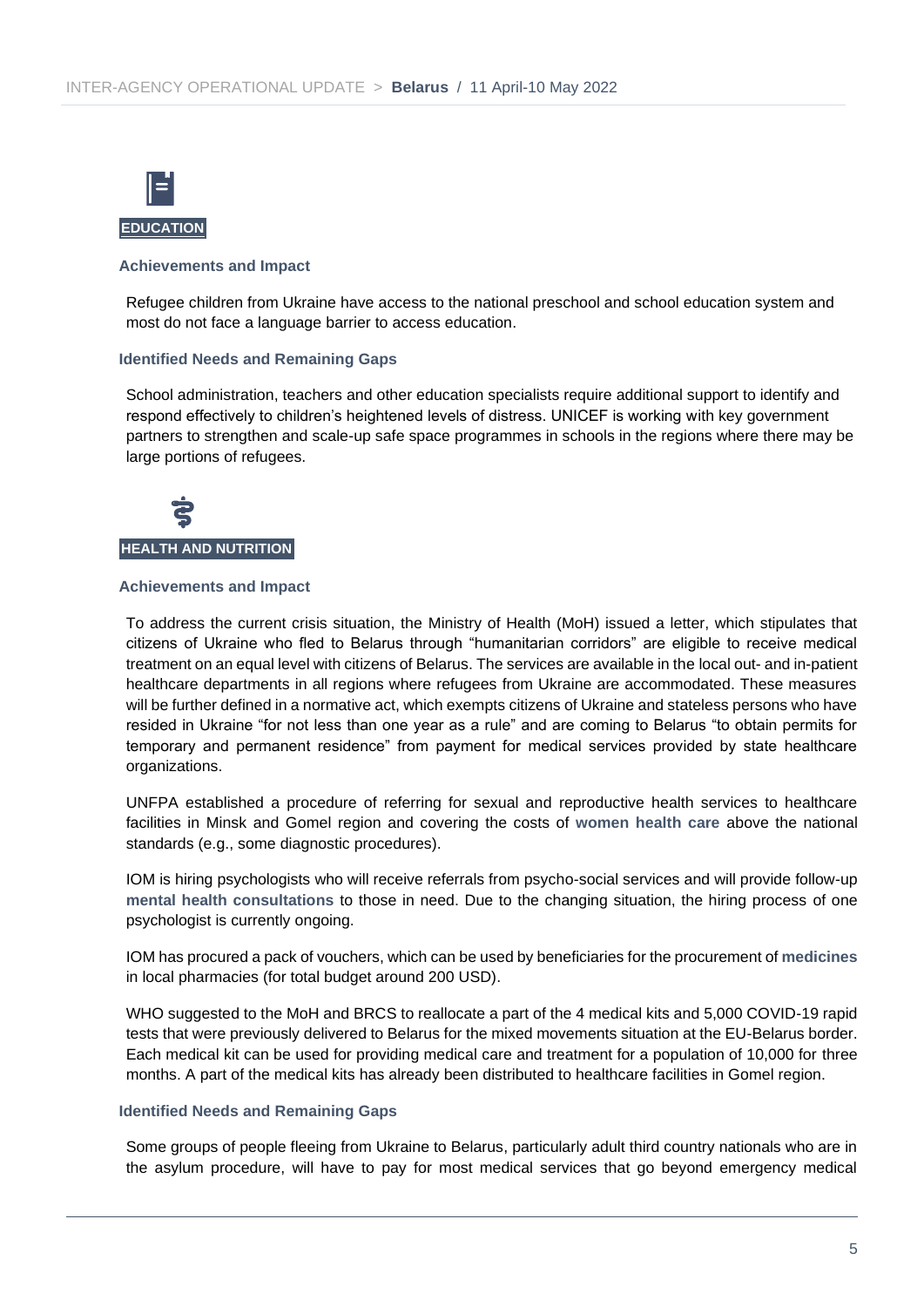treatment. According to some reports, the letter by the MoH leaves room for interpretation in different regions and individual cases of persons in need for medical treatment who were required to cover the medical expenses have been reported. Given the circumstances and possible loss of income, it is expected that such individual cases will need **financial support or medical services** provided free of charge, particularly the most vulnerable.

As per the needs assessed, many refugees arriving from Ukraine need **mental health services** that go beyond psycho-social support. There are acute manifestations of mental health issues and psychological distress in children and adolescents, women, older persons who fled from Ukraine.



#### **FOOD SECURITY**

#### **Achievements and Impact**

More than 40,000 USD have been allocated by UNHCR to the BRCS to provide supplementary food in TAFs in addition to the usual three meals a day. This amount covered the needs for supplementary food for up to two months. In addition, UNHCR allocated almost 20,000 USD for the provision of food parcels at border crossing points.

#### **Identified Needs and Remaining Gaps**

The BRCS tent transit points at the border crossing points are currently not operational because of decreasing arrival numbers. BRCS is stands ready to re-open the transit points wherever they are needed.



#### **SHELTER AND BASIC NEEDS**

#### **Achievements and Impact**

During the reporting period, refugees from Ukraine either self-accommodated with their relatives or friends or received temporary accommodation in designated facilities – TAFs – while opportunities for longer-term accommodation were identified by the regional authorities and with support by the BRCS. Gomel and Brest Oblasts are the primary regions to accommodate refugees from Ukraine. The average stay by refugees housed in the TAFs was about 10 days before moving to cities and farms with employment opportunities or moving on to other neighboring countries. Some persons stayed for a longer period of time in the TAFs (some up to 2 months).

The beneficiary population at the border and the TAFs was on average 400 persons per day and started decreasing in mid-April. It is important to note that these are not the same people, as people in TAFs rotate and leave for a more permanent locations.

UNICEF has reallocated 70,000 USD to the Ukraine refugee situation to procure clothes, shoes, toys, games, stationery, and hygienic items for children and an additional 30,000 USD have been made available for adults. UNHCR has re-channeled 8,000 thermal blankets and 2,000 mattresses to the Ukraine refugee situation. 15,000 hygiene kits have so far been provided by IOM, 3,600 kits for approximately 6,600 individuals have been procured locally by UNICEF, more than 340 individuals over the reporting period have received the kits.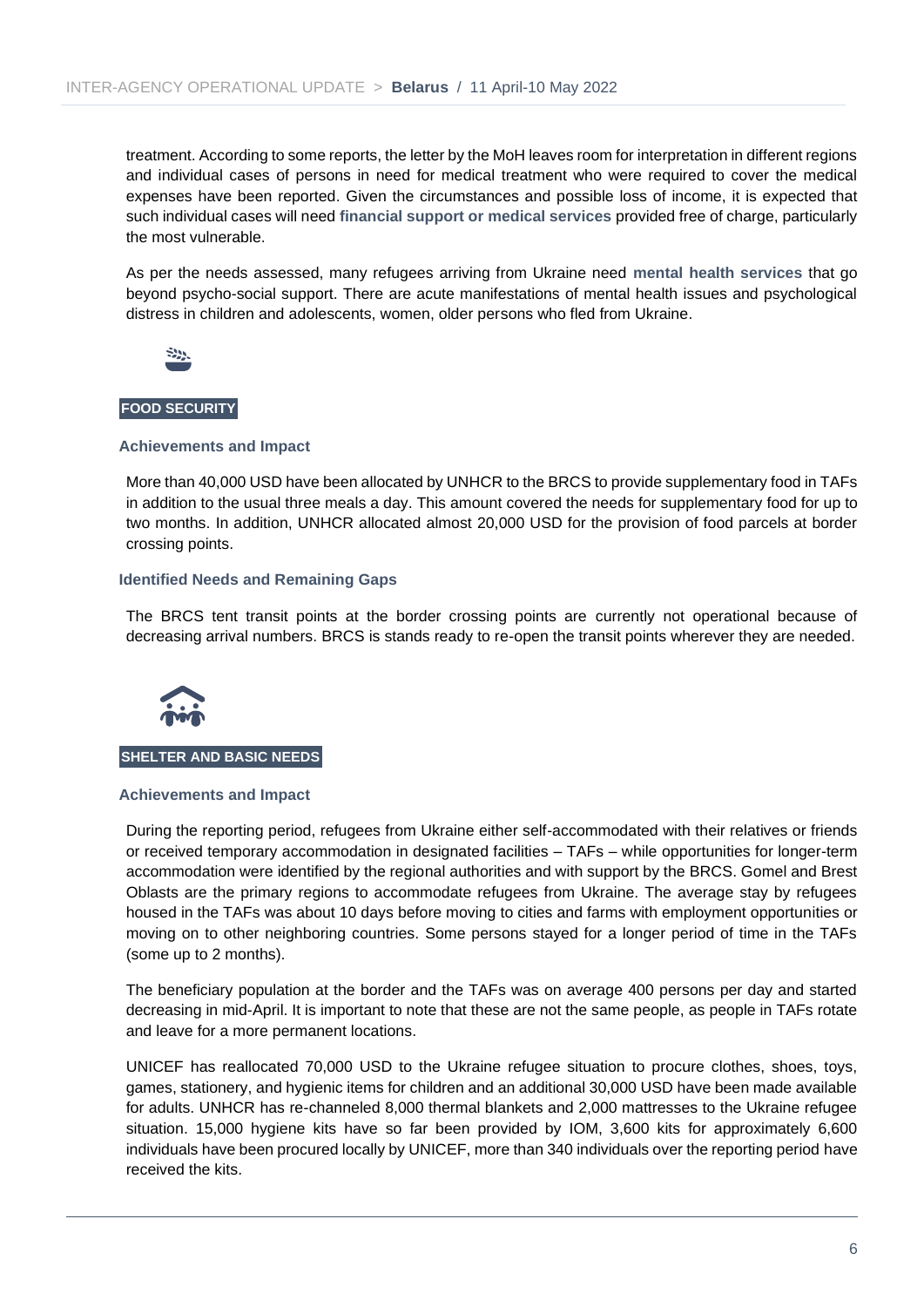#### **Identified Needs and Remaining Gaps**

Due to decreasing numbers of arrivals and the sanatoria being booked for commercial purposes, the sanatoria will be fully vacated by the end of May. Other options must be sought in collaboration with the local authorities and BRCS and the programmes by partners need to be adapted accordingly. The dormitory in Brest region will continue to temporarily host refugees from Ukraine.

Some refugees who are relocating to private accommodations in the host communities have expressed their need for basic needs items including blankets, pillows, linen, towels, kitchen items, cleaning material, furniture, large household appliances, stationery for schoolchildren, clothes, shoes and medicines.

Partners face issues with the local market and local procurement due to sanctions that have been applied to Belarus as well as limited local production capacity.



#### **COMMUNITY EMPOWERMENT AND SELF RELIANCE**

#### **Achievements and Impact**

The Government published employment opportunities at the TAFs while these were operational. Most employment opportunities are available in rural locations and collective farms. The authorities are relocating those people who are willing to seize these accommodation and employment possibilities. Work permit procedures are being expedited and IOM is assisting with covering the fees for employment permits. In the reporting period, IOM has covered the fees for 16 employment permits.

#### **Identified Needs and Remaining Gaps**

Partners will need to ensure that individuals have access to accurate and timely information to make informed choices. Channels of preferred and trusted communication to engage with partners should be established. Communities should have opportunities to be engaged in programme design, implementation and monitoring – so that communities' voices drive decision-making.



#### **LOGISTICS, SUPPLY AND TELECOMMUNICATIONS**

#### **Achievements and Impact**

Partners are supporting with transportation of new arrivals from border crossing points to TAFs and with transporting items that have been re-channeled to the Ukraine situation. UNHCR has allocated 10,000 USD for this purpose. UNHCR has rented a warehouse in Gomel region to store stocks of NFIs to be able to provide humanitarian assistance quickly.

#### **Identified Needs and Remaining Gaps**

Additional warehouse space needed to be made available. The capacity of the BRCS was just 70m2 of space, which was not sufficient to accommodate all incoming supplies.